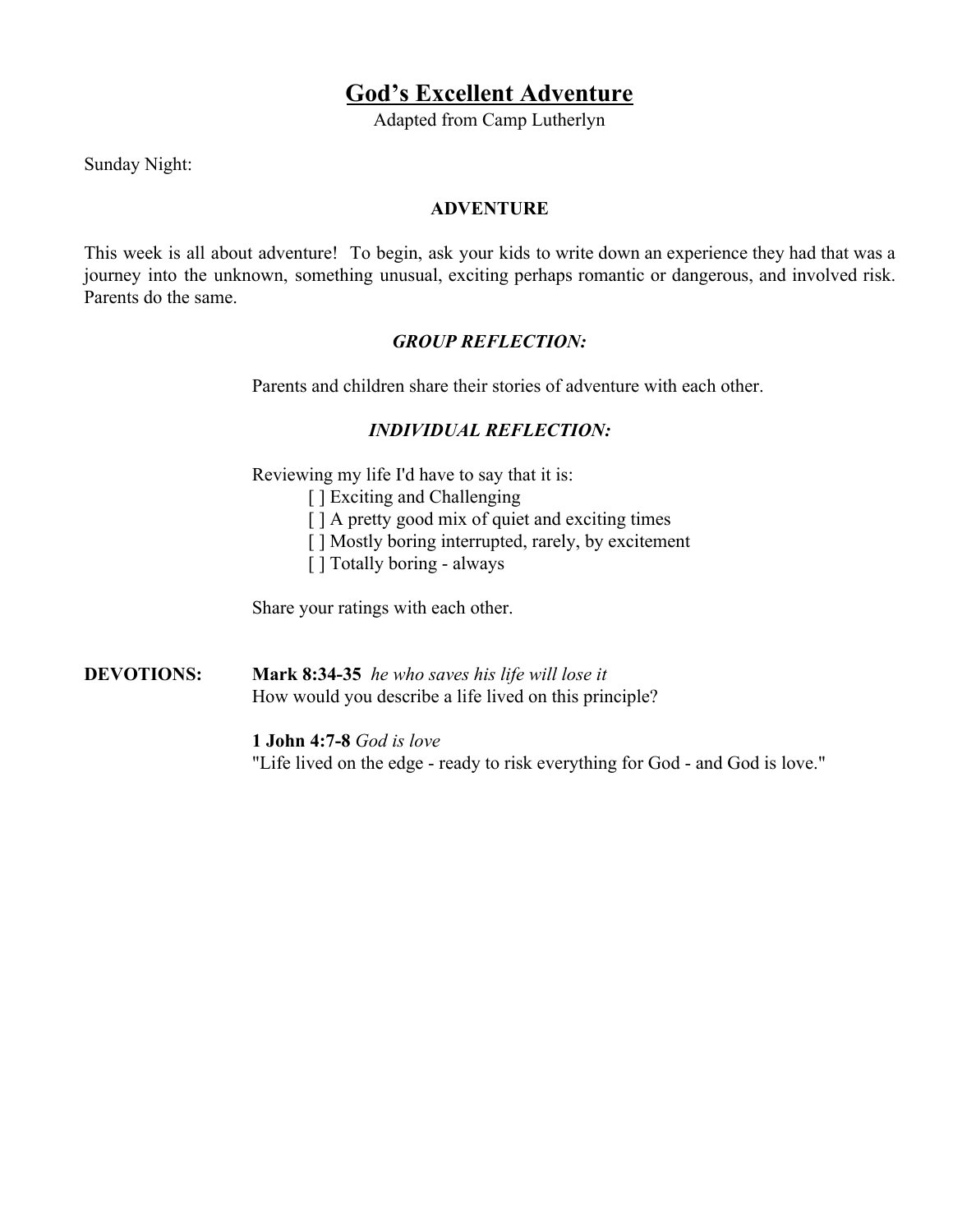# **DAY 1, MONDAY** *ADVENTURE*

*OBJECTIVES:* To help children begin to shape their ideas about adventure and build a working definition and to begin to see the Bible as a chronicle of the God/human adventure in life and faith.

# *FOCUS:*

ACTION: Go on a compass adventure. If you don't have a compass, find out which directions are north, south, east, and west in your neighborhood. Walk out your front door and walk  $\frac{1}{4}$  mile north. Then walk  $\frac{1}{4}$  mile east,  $\frac{1}{4}$  mile south, and  $\frac{1}{4}$  mile west. Feel free to adapt the distance and directions, the main idea is to go on walk using a compass or knowledge of the cardinal directions to guide you.

> Upon returning home ask: What did you experience? How did you feel about it? What would you call the experience? (Dig for "an adventure")

QUERY: How do we define adventure?

*An endeavor or journey into the unknown undertaken in pursuit of some goal that is unusual, exciting, often romantic, dangerous, and involves risk.*

What do adventures do for us?

*Challenge us, sweeten life, scare us, bring out the best and the worst in us, etc.*

How do people get involved in adventures?

*By finding a map, a threat or challenge is made, invitation, greed, in response to a need, curiosity or a desire to learn, innocent bystanders fall into the action, etc.* How do people respond to being involved in adventure?

*Go for it! (Proactive - push it to the limit - Indiana Jones), Survival Mode (reactive), Avoidance, Reluctant Warrior, Become Invisible, Check Out, Give Up, Run Away etc.*

- *EXPRESSION:* Find, make, describe, or otherwise produce a "souvenir" of an adventure you have had. Scar, relic, photo or drawing, memory, etc.
- *EXPLANATION:* Do a show and tell of your "Explorers' Souvenir." Talk about some adventures you have had.

# *BIBLE:*

TELL: The Bible is a book rich in adventure stories. Read (or simply explain) the adventures of the following biblical characters:

| READ: | Genesis 6:9-7, 17                | Noah                                     |
|-------|----------------------------------|------------------------------------------|
|       | Genesis $12:1-9$                 | Abraham                                  |
|       | Exodus $3:1-14$                  | Moses                                    |
|       | I Samuel 17:32-51                | David & Goliath                          |
|       | Jonah 1:1-17                     | Jonah and the big fish                   |
|       | Matt 2:13-15                     | Baby Jesus flight into Egypt             |
|       | Matt 4:1-11                      | Jesus battle with temptations from Satan |
|       | Matt 26:47-56, 27:32-54, 28:1-10 | Jesus arrested, killed, risen            |

*REFLECTION:* How many adventure stories are in the Bible? *Just one story. It is God's great adventure with creatures and creation.*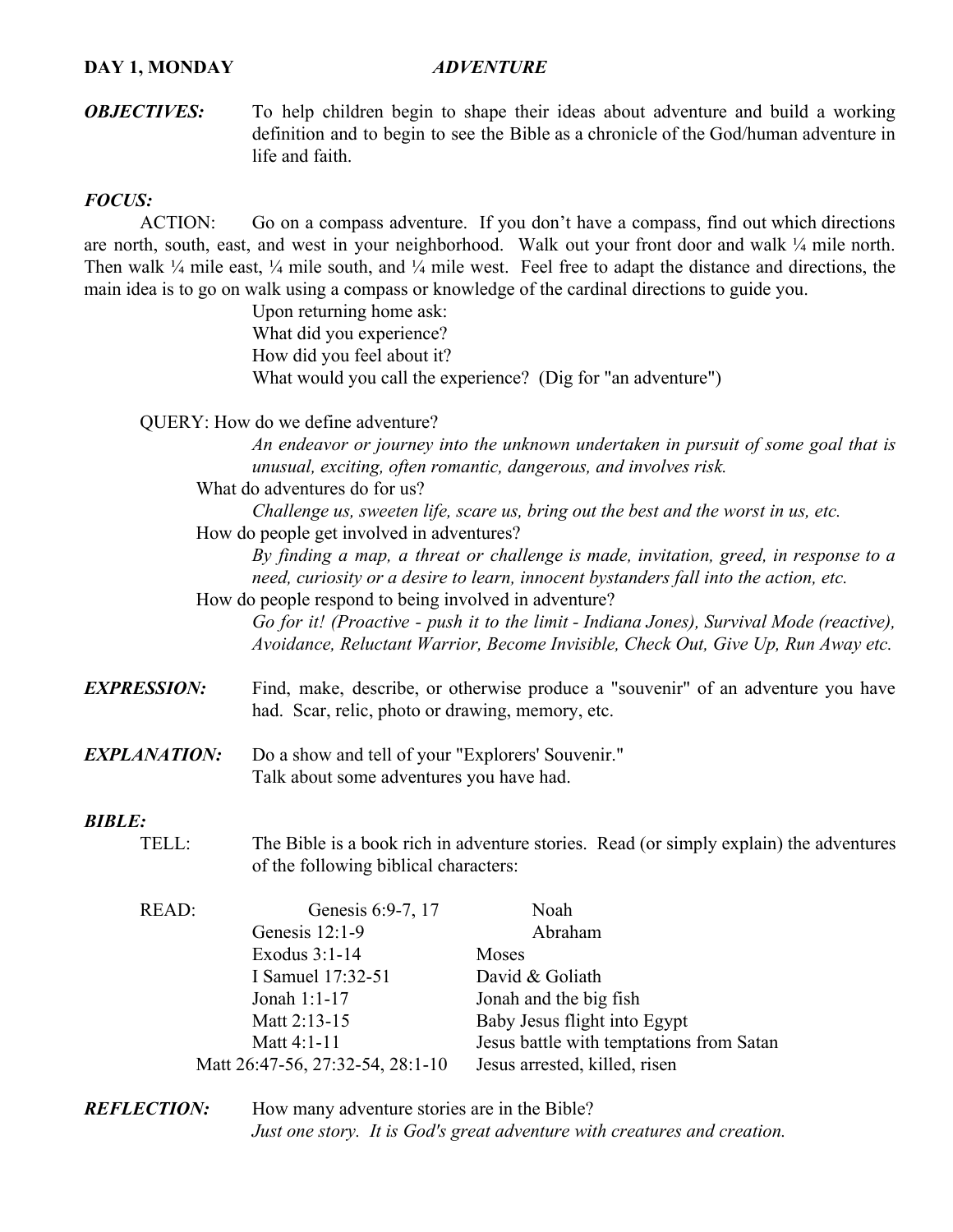*Read Quinten McCool Monday*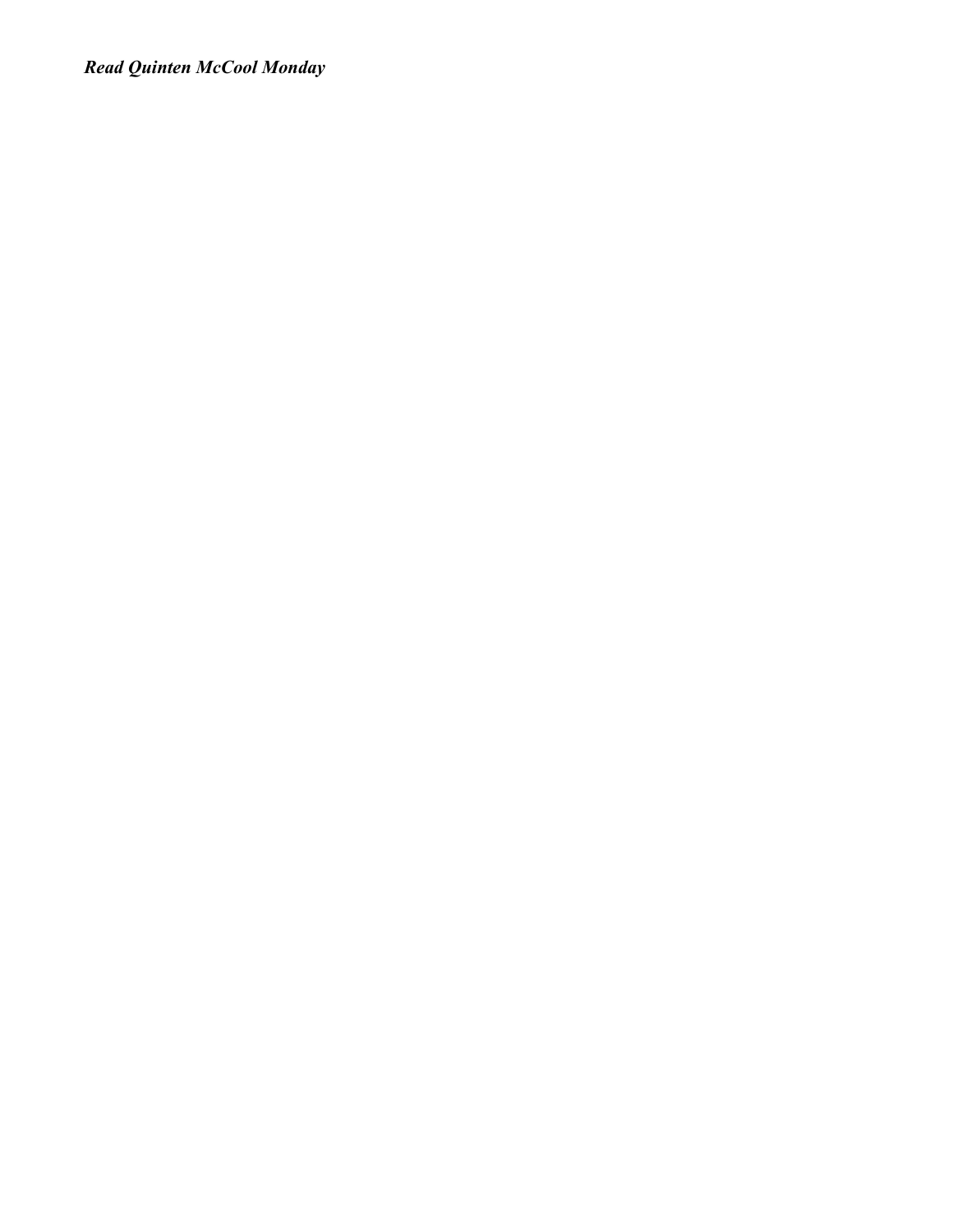# **DAY 2, TUESDAY** *LIFE AS ADVENTURE*

*OBJECTIVES:* To help kids consider whether life is a total adventure filled with a cyclical variety of

adventures or a humdrum interrupted by occasional excitement. This is about coping skills: If

non-exciting time is wasted then life is under-appreciated. If life is not seen as cyclical, then a

big downer can be overwhelming. This is about perspective, hope, and the joy of life.

*FOCUS:* You are sitting around "being" and anticipating your next activity. Is this "dead - throw away" time, ie. useless, boring, wasted time - string that connects the "pearls" ie. adventures? OR Is this enjoyable rest, appreciated as part of the rhythm of the adventure of life? This is an especially relevant question to ask during the COVID-19 quarantine when staying home is so necessary.

QUERY: Do you see life as an adventure or as some sort of "string" that connects adventures? Say something about these ideas: Adventure makes life exciting. Life makes adventure possible.

Does life fit the definition of adventure? Is there a goal or treasure to be found? Is life unusual? Exciting? Dangerous? Name some risks we face in life.

- *EXPRESSION:* Do a personal life-line (timeline) identifying significant encounters, challenges, events, illnesses, changes, etc. Put your future goals on the line. What are you headed for? What is your quest? Where is your life going?
- *EXPLANATION:* Look at your life-line and see if you see if a pattern. Talk about your life as a string of beads, as an ongoing cycle of seasons of action and rest, or as whatever pattern you find. Does the way you view your life have any effect on how you live your life or how you face challenges, hard times, and difficulties? If so, why? If not, why not?
- *BIBLE:*
	- TELL: The life we are called to as Christians is one filled with risk. In fact, there are a lot of things that we are called to do that are so scary that most of us don't want to do them. The good news is that Christ promised to help us with whatever challenges we encounter!
		- READ: Matthew 6:33 Seek first the kingdom Matthew 10:5-16 – Disciples go on an adventure; Sheep among the wolves

# *Read Quinten McCool Tuesday*

*REFLECTION:* What is the danger in seeing life as a series of adventures separated by spaces of waiting? What is the advantage of the "Big Adventure" perspective? If we see each adventure as an isolated event, unrelated to what we have experienced before, or what may follow, then one big difficulty can lead us to despair; we may spend the time between adrenalin highs passively wasting our lives waiting for "something to happen;" we may forget that we can make things happen in our lives. If we see life as cyclical, we know that today's downer will resolve into tomorrow's growth.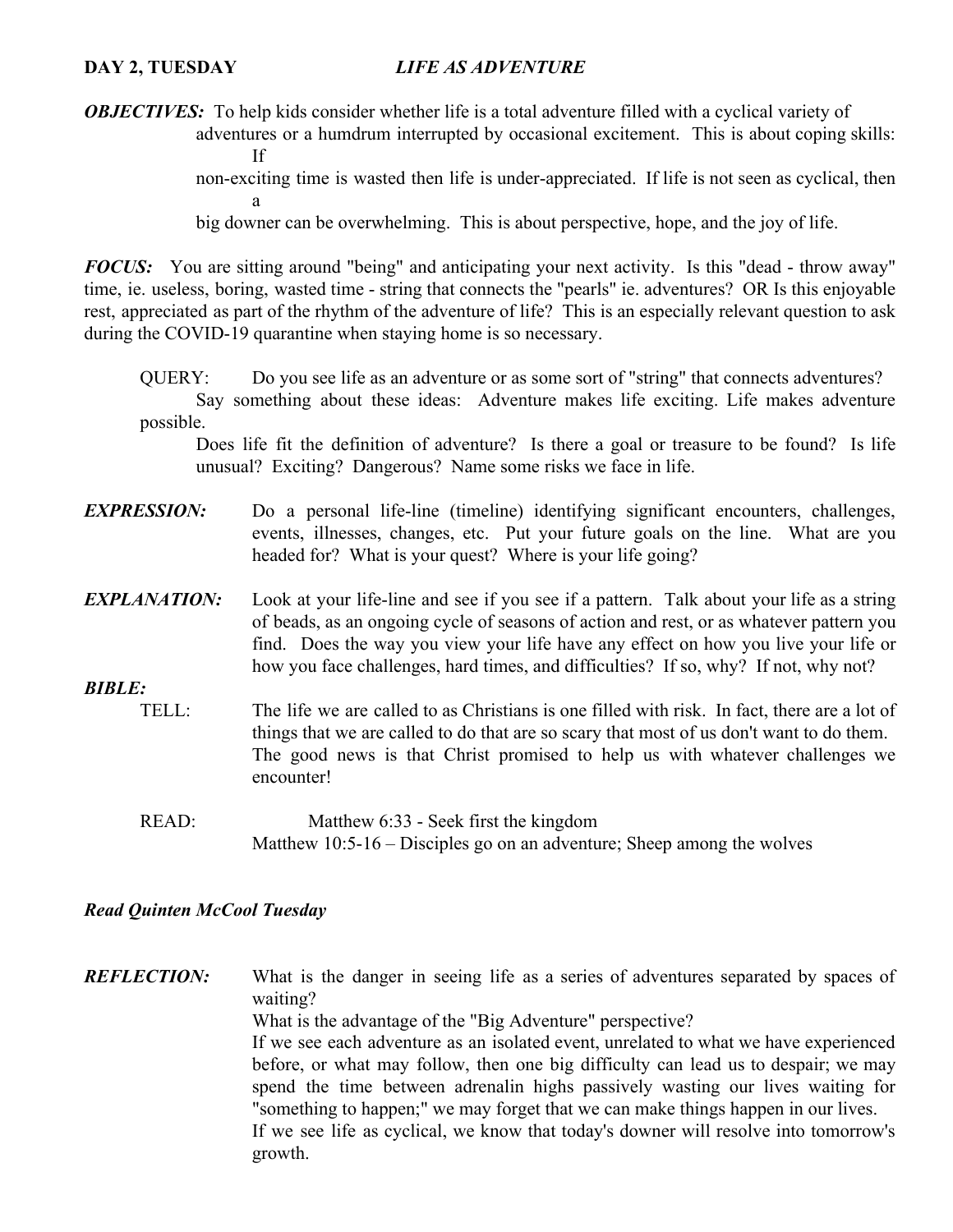What is God's excellent adventure? **LIFE!** Us, together in life with God!

*COVENANT:* Invite your kids to commit to view life as a great cyclical adventure in partnership with God.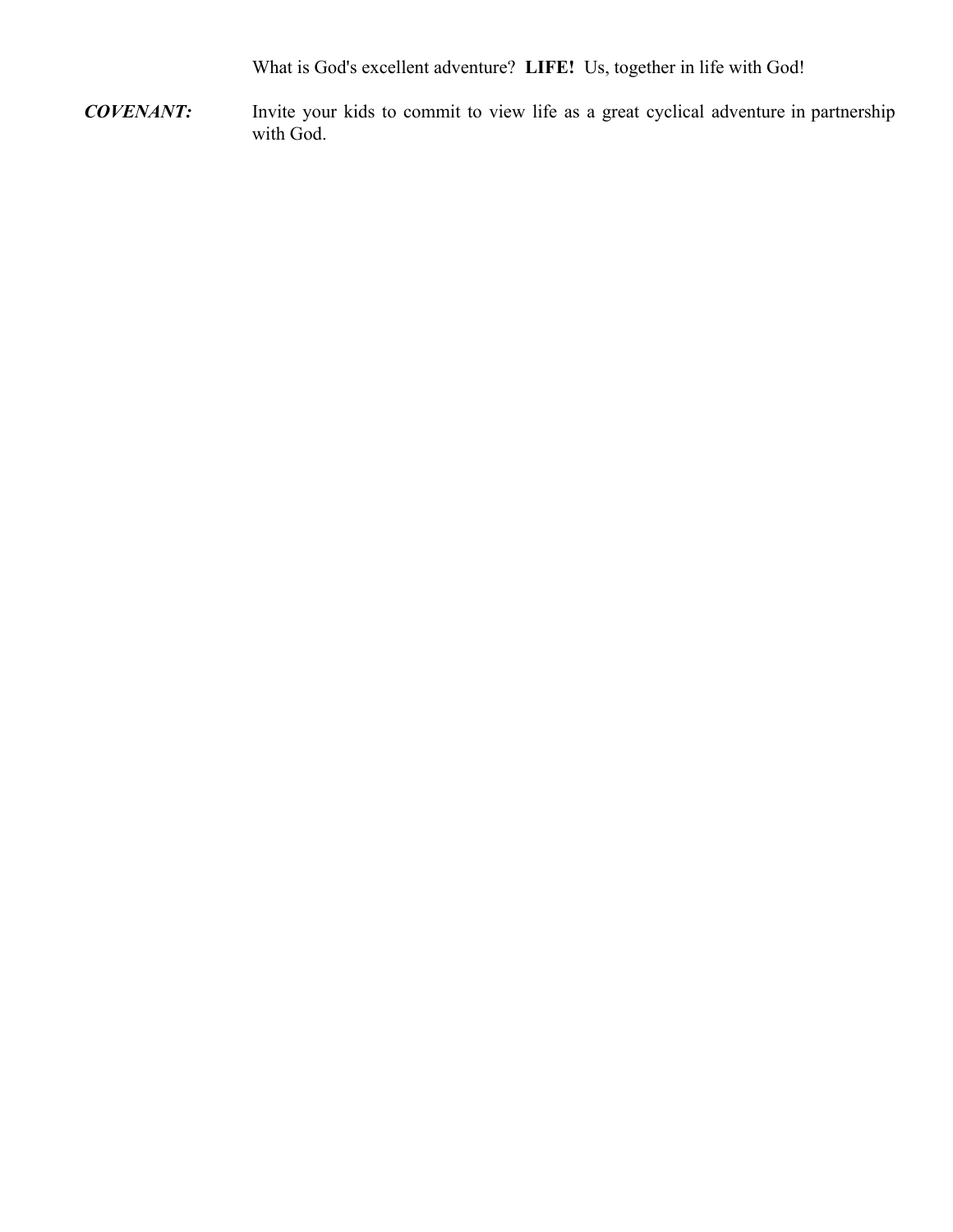# **DAY 3, WEDNESDAY** *MAPS, GEAR, AND GUIDES*

*OBJECTIVES:* To help children see the need for intentionality in their lives. If we don't know where we are going, we WILL end up someplace else. Jesus is the guide and the life he lived is the map. Discovering the Kingdom of God is the greatest adventure of all. Develop a "Life Adventure Goal" to save and remind them where they're heading.

# *FOCUS:*

- ACTION: Do a blind fold trust walk without a specific destination or objective. Afterward, talk about the need for a guide and some kind of map or direction.
	- QUERY: What useful and necessary things help us have a successful life journey or adventure? *Map, compass, guide, vision, tools and equipment, experience, instincts, resilience, confidence, strength equal to the tasks, guide, etc. (Knowing where you are going!)*
- *EXPRESSION:* Find a creative way to answer the question, "What is your "Life Adventure Goal?" (They may want to refer to the last point of yesterday's life-line.) Create a poem, symbol, drawing, story, or miming routine, etc. to symbolize their goal.

# **EXPLANATION:** How did you choose that goal? How does anyone choose a life-goal?

#### *BIBLE:*

- TELL: Different maps and guides lead to different treasures. Look at some different maps, treasures and guides. *What are some bad maps to follow? (If your kids are old enough you can talk about drugs, money, various "isms," or any other goals that might lead them down the wrong path).*
	- READ: Matthew 6:24 No one can serve two masters Matthew 7:15-20 - False prophets

# *REFLECTION:* Say something about this idea: *"If you don't know where you're going you'll end up someplace else."* Where does the Kingdom of God fit into your goals? Can you have goals in different categories? Must your goals be compatible with each other? What goals are compatible with helping to build the Kingdom of God? *It is important to be intentional in life. Set goals and pursue them. The most important goal for a Christian is to live a life of faith, service, and loving relationships. Your goals should be compatible with who you are as a child of God.*

*COVENANT:* Ask your kids to write down their life-goals on a card and put it in a safe place such as a wallet. Look at it at least once a year to see if your goals change, if you still know where you are going, and if you are on track.

# *Read Quinten McCool Wednesday*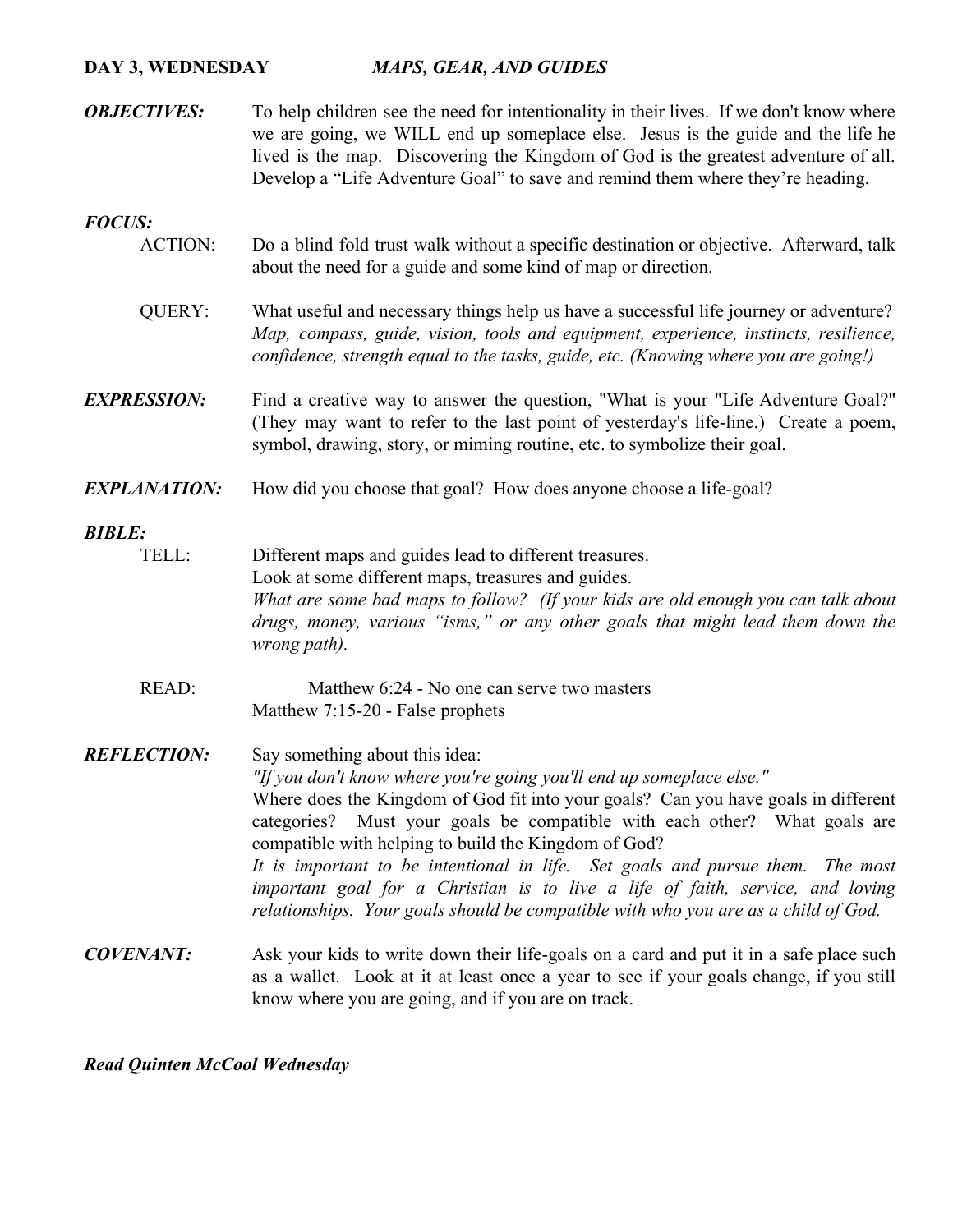#### **DAY 4, THURSDAY** *THE TANGLED WEB*

*OBJECTIVES:* To wrestle with the idea that our best plans are subject to surprises. Our adventures (lives) bounce off those of others and directions are changed. Sometimes we are sidetracked, sometimes reversed, sometimes shown a new direction. To help kids see how the Grace of God frees them to live a life of love and adventure.

#### *FOCUS:*

- ACTION: Ask kids to reflect on their plans for life (steps in how they reach their goal), and begin to draw out the idea that plans are always subject to surprises.
- QUERY: What happens when surprises change our plans, directions, or goals? What shapes our adventure and the way we live it? *People, Events, Health, etc.*
- *EXPRESSION:* Make a web of your life from birth (or earlier) to whatever your goals are as you now see them. Highlight events or encounters in your life that changed your goals, plans, or direction. For example: I wanted to run short sprints in track, but the coach said I was a natural jumper...so I jump. I wanted to play the bassoon in the school orchestra, but the bassoon was destroyed in a fire and wasn't replaced so I couldn't. NOTE: this is different from the life-line because this should show how different things are connected - not just the order in which they happened. (It's a "this led to this" type of activity, not just a timeline).
- *EXPLANATION:* Have your child give you a tour of his/her web. Whose adventures does your adventure intersect or bump off of? Share you web with them.

#### *BIBLE:*

- TELL: In a poem, Robert Burns wrote, "The best laid plans of mice and men often go awry." What does that mean? Some people have a hard time adjusting when things happen that change their plans. Even Jesus was affected by powers, people, and events that reshaped life around him.
- READ: Mark 1:16-45 :16-20 - Call of James and John :21-28 - Man with an unclean spirit :29-31 - Healing Simon's mother-in-law :32-34 - Crowds looking for healing at sundown :35-39 - Prayer in the morning :40-45 - Healing a leper

# *Read Quinten McCool Thursday*

*REFLECTION:* What intersecting adventures in the world make our time a special adventure? How did Jesus deal with powers, people, and events that shaped his plans? Yesterday we talked about knowing where you are going, but what good does it do if surprises can change your directions and goals? What can help us deal with the forces and changes that affect us? *Faith and trust in Jesus, reading scripture, spending time in prayer or in silence, support from family & friends*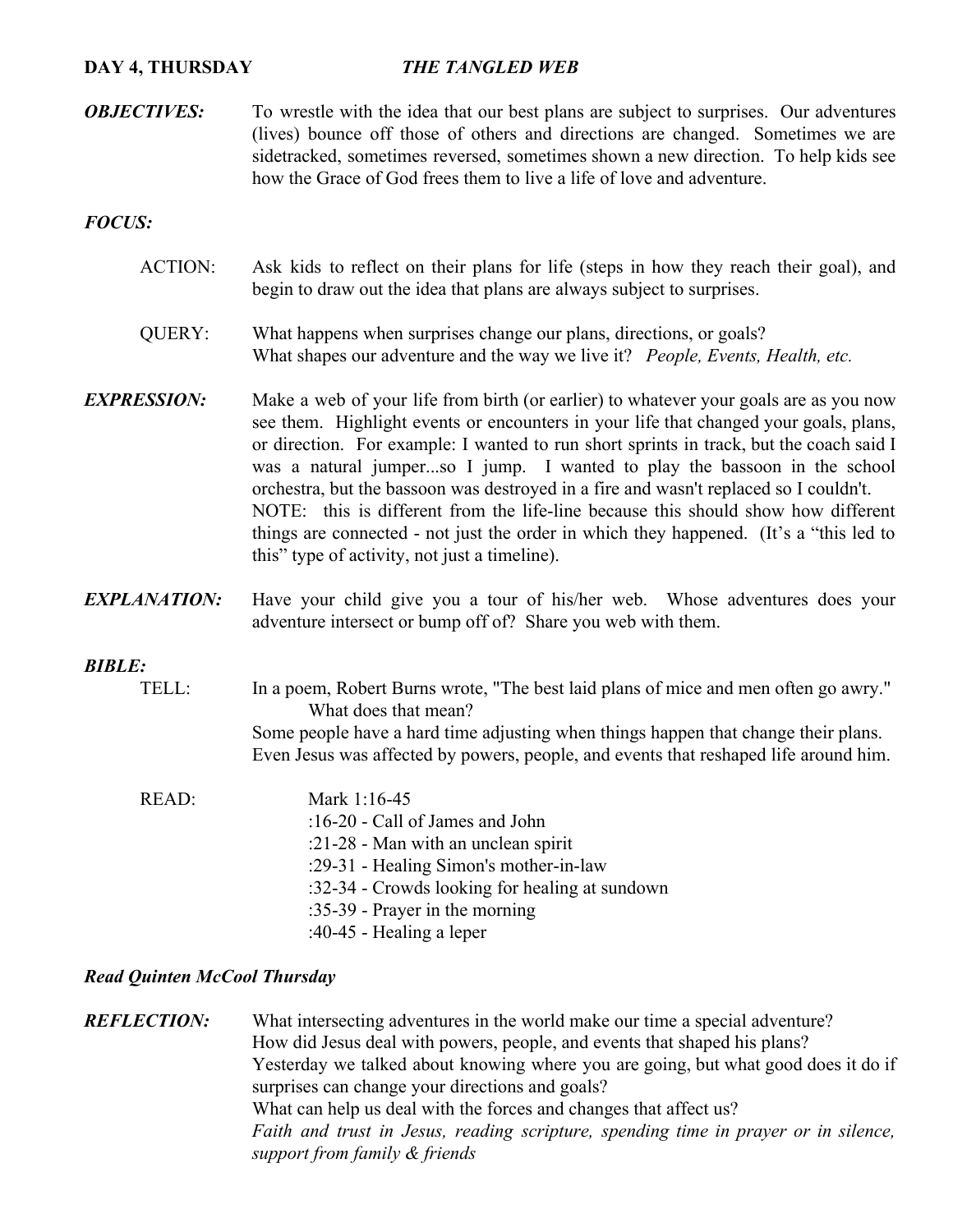*COVENANT:* Adopt an open and adventurous attitude toward change and surprises trusting in God.